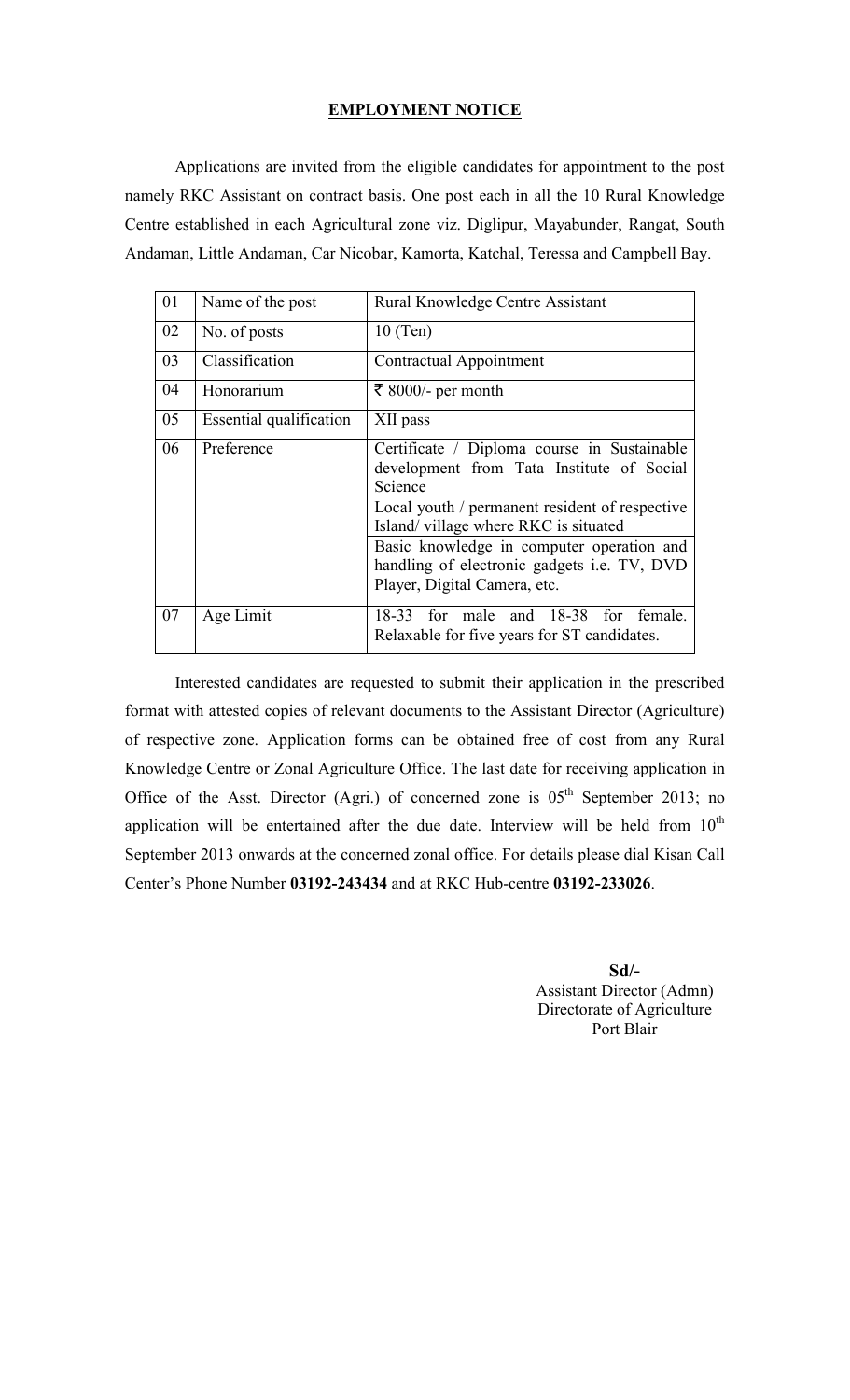## रोजगार समाचार

ग्रामीण ज्ञान केन्द्र सहायक के पद हेतु योग्य उम्मीदवारो से अनुबंध के आधार पर आवेदन आमंत्रित किए जाते है, प्रत्येक दस ग्रामीण अंचल क्रमश: डिगलीपुर, मायाबंदर, रंगत, दक्षिण अंडमान, लिटिल अंडमान, कार निकोबार, कमोटा, कचाल, तरेसा, एवं कैम्पबेलबे के लिए 1 पद नियुक्त किए जाएंगे।

| 1.               | पद का नाम             | $\ddot{\cdot}$ | ग्रामीण केन्द्र सहायक                                                                                                                                                                                                                                                                             |
|------------------|-----------------------|----------------|---------------------------------------------------------------------------------------------------------------------------------------------------------------------------------------------------------------------------------------------------------------------------------------------------|
| 2.               | पद संख्या             | $\ddot{\cdot}$ | 10                                                                                                                                                                                                                                                                                                |
| 3 <sub>1</sub>   | वर्गीकरण              | $\ddot{\cdot}$ | अनुबंधित नियुक्ति                                                                                                                                                                                                                                                                                 |
| $\overline{4}$ . | मानदेय                | $\ddot{\cdot}$ | 8000/- रु. प्रति माह                                                                                                                                                                                                                                                                              |
| 5 <sub>1</sub>   | आवश्यक शैक्षक योग्यता | $\ddot{\cdot}$ | 12 उत्तीर्ण                                                                                                                                                                                                                                                                                       |
| 6.               | वर्यता                |                | प्रमाणपत्र / टाटा इन्सटिट्यूट ऑफ सोसल साइंस द्वारा धारणी<br>विकास पर डिपलोमा<br>स्थानीय युवा / संबंधित द्वीपों के स्थायी निवासी / गांव जहां<br>ग्रामीण ज्ञान केन्द्र स्थापित हो।<br>कम्प्यूटर सामान्य ज्ञान एवं यांत्रिक उपकरण जैसे टी.वी.,<br>डी.वी.डी. प्लेयर, डिजिटल कैमरा के संचालन का ज्ञान। |
| 7.               | आयु सीमा              |                | 18−33 पुरुषों के लिए<br>18-38 महिलाओं के लिए<br>(अनुसूचित जनजाति उम्मीदवारों के लिए 5 वर्ष की छूट)                                                                                                                                                                                                |

इच्छुक उम्मीदवार संबंधित प्रपत्र भरकर आवश्यक दस्तावेजों की सत्यापित प्रति सहित संबंधित अंचल के सहायक निदेशक (कृषि) के कार्याकाल में जमा करें, आवेदन प्राप्त किसी भी क्षेत्रीय ग्रमीण ज्ञान केन्द्र अथवा क्षेत्रीय कृषि कार्यालय में निशुल्क प्राप्त किए जा सकते है। आवेदन प्रपत्र सहायक निदेशक (कृषि) के कार्यालय में जमा करने की अंतिम तिथि  $05/09/2013$  तक है। अंतिम तिथि के पश्चात् कोई भी आवेदन स्वीकार नही किए जाएंगे एवं साक्षात्कार दिनांक  $10/09/2013$  से संबंधित क्षेत्रीय कार्यालयों में आयोजित किया जाएगा। अधिक जानकरी के लिए कृपया किसान कॉल सेन्टर के फोन नम्बर 03192-243434 अथवा 03192-233026 पर संपर्क करें।

> ह $/$ सहायक निदेशक (प्रशासन) कृषि निदेशालय पोर्ट ब्लेयर